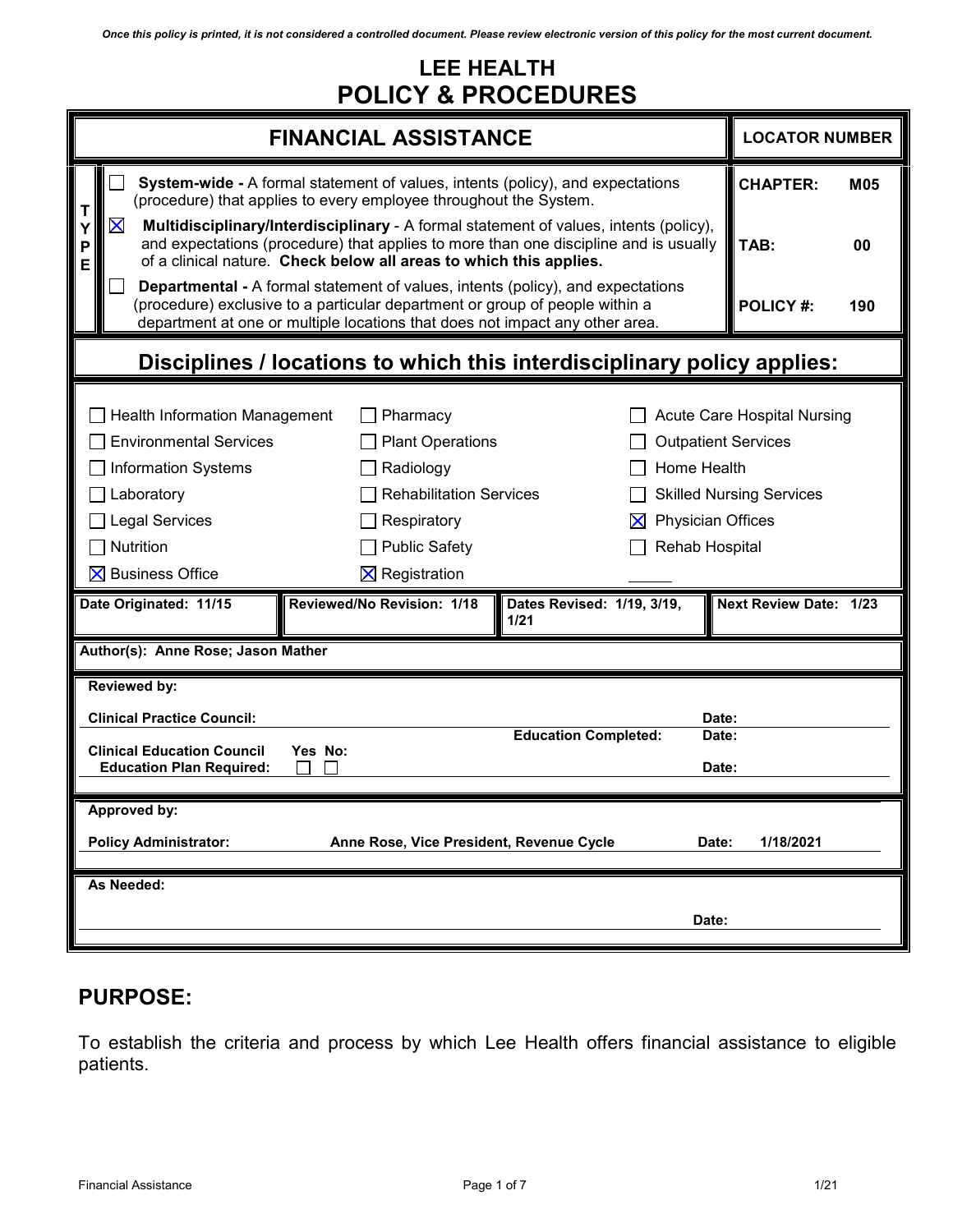## **Definitions:**

**Emergency Medical Care** - Care to treat a medical condition manifesting itself by acute symptoms of sufficient severity (including severe pain) such that the absence of immediate medical attention could reasonably be expected to result in: serious impairment to bodily function, or serious dysfunction of any bodily organ or part, or placing the health of the individual in serious jeopardy.

**Gross Charges** - The total charges at the treating hospital's full established rates for the provision of patient care services before deductions from revenue are applied.

**Medically Necessary Care** - Medical care meeting the following conditions: (a) necessary to protect life, to prevent significant illness or significant disability, or to alleviate severe pain; (b) individualized, specific, and consistent with symptoms or confirmed diagnosis of the illness or injury under treatment, and not in excess of the patient's needs; (c) consistent with generally accepted professional medical standards as determined by the Medicaid program, and not experimental or investigational; (d) reflective of the level of service that can be safely furnished, and for which no equally effective and more conservative or less costly treatment is available statewide; and (e) furnished in a manner not primarily intended for the convenience of the patient, the patient's caretaker, or the provider. This definition of "medically necessary care" is the same definition referenced in Florida Administrative Code Rule 59G-1.010 governing Florida's Medicaid program, and the Florida Medicaid Definitions Policy.

The following services will not be considered as "medically necessary care" for purposes of this policy without a physician certification that the services are medically necessary care as defined above:

- Cosmetic Services
- Bariatric-related Services
- Elective Services
- Services that are not received at a Lee Health hospital facility
- Services deemed non-covered by Medicare, whether or not a patient is covered by Medicare

**Primary Service Area** - Lee, Charlotte, Collier, Glades and Hendry Counties in Florida

**Uninsured** - A patient having no level of insurance or third-party assistance to assist with meeting his / her payment obligations.

# **POLICY:**

The Lee Health Financial Assistance policy ("FAP") applies to emergency medical care and medically necessary care provided by Lee Health in a hospital setting, and includes services provided by Lee Physician Group physicians to hospital inpatients or hospital emergency room patients. The FAP does not apply to care provided by Lee Health outside of the hospital setting, such as office visits to physicians of Lee Physician Group. Treating physicians not employed by Lee Health may or may not offer financial assistance discounts.

A complete provider list identifying physicians that are and are not covered by the FAP may be found at [http://www.leehealth.org/businessoffice/financial-assistance.asp.](http://www.leehealth.org/businessoffice/financial-assistance.asp) You may request a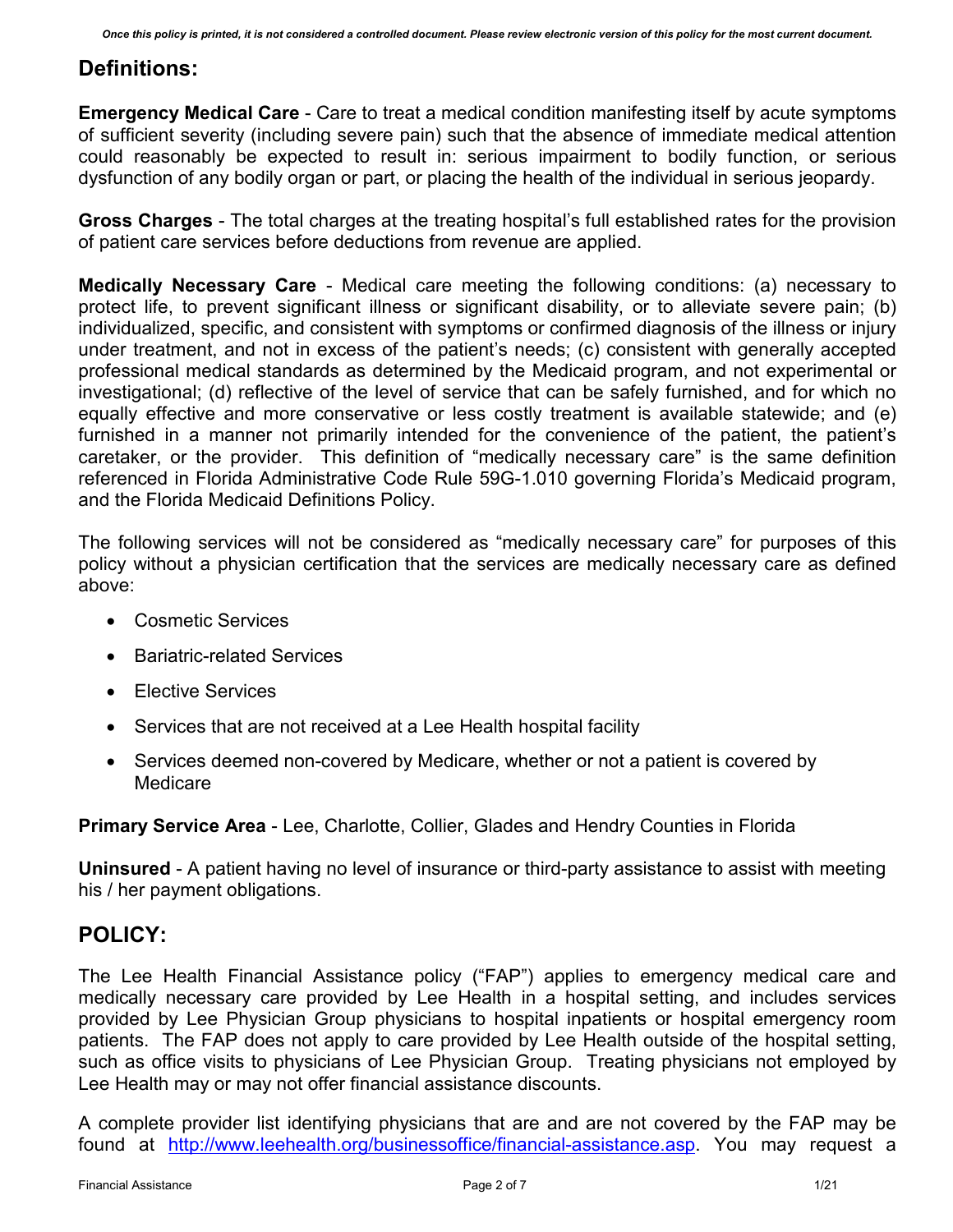paper copy of the physician list by calling the Central Business Office at 1-800-809-9906. This list is updated at least quarterly.

Patients are eligible for financial assistance under the FAP only if they satisfy an applicable income threshold and:

- a) Are uninsured;
- b) Reside in the primary service area of Lee Health;
- c) Supply Lee Health with necessary information about household finances; and
- d) Receive services at a Lee Health hospital facility (The Rehabilitation Hospital, Cape Coral Hospital, Golisano Children's Hospital, Gulf Coast Medical Center, HealthPark Medical Center and Lee Memorial Hospital).

Financial assistance is not typically available for:

- a) Insurance copayments
- b) Insurance deductibles
- c) People who fail to comply with reasonable insurance requirements such as obtaining authorizations or referrals
- d) People who opt out of insurance coverage
- e) People who reside outside of Lee Health's primary service area

Regardless of a patient's eligibility under the FAP, Lee Health will provide, without discrimination, care for emergency medical conditions (within the meaning of section 1867 of the Social Security Act). Lee Health will not engage in actions that discourage individuals from seeking emergency medical care. An award of financial assistance does not extinguish Lee Health's right to secure payment from other sources, such as insurance, liability settlements, and judgments. In addition, Lee Health retains discretion to provide financial assistance to patients who reside outside of its primary service area.

#### **METHOD FOR APPLYING**

Each patient has the opportunity to apply for financial assistance at all times throughout his or her relationship with Lee Health:

- a) Before treatment;
- b) Throughout treatment; and
- c) Up to the resolution of his/her account.

Patients are requested to complete the Lee Health Financial Assistance Application ("FAA") and submit the requested information. Patients are requested to return the FAA and information within 15 days of their registration at the hospital. The FAA is available on the internet at [http://www.leehealth.org/businessoffice/financial-assistance.asp.](http://www.leehealth.org/businessoffice/financial-assistance.asp)

A completed FAA with signed attestation may be accepted as sufficient documentation of reported income unless Lee Health, in its sole discretion, requests supporting documentation. Lee Health may request any of the following supporting documentation for the patient or the patient's household: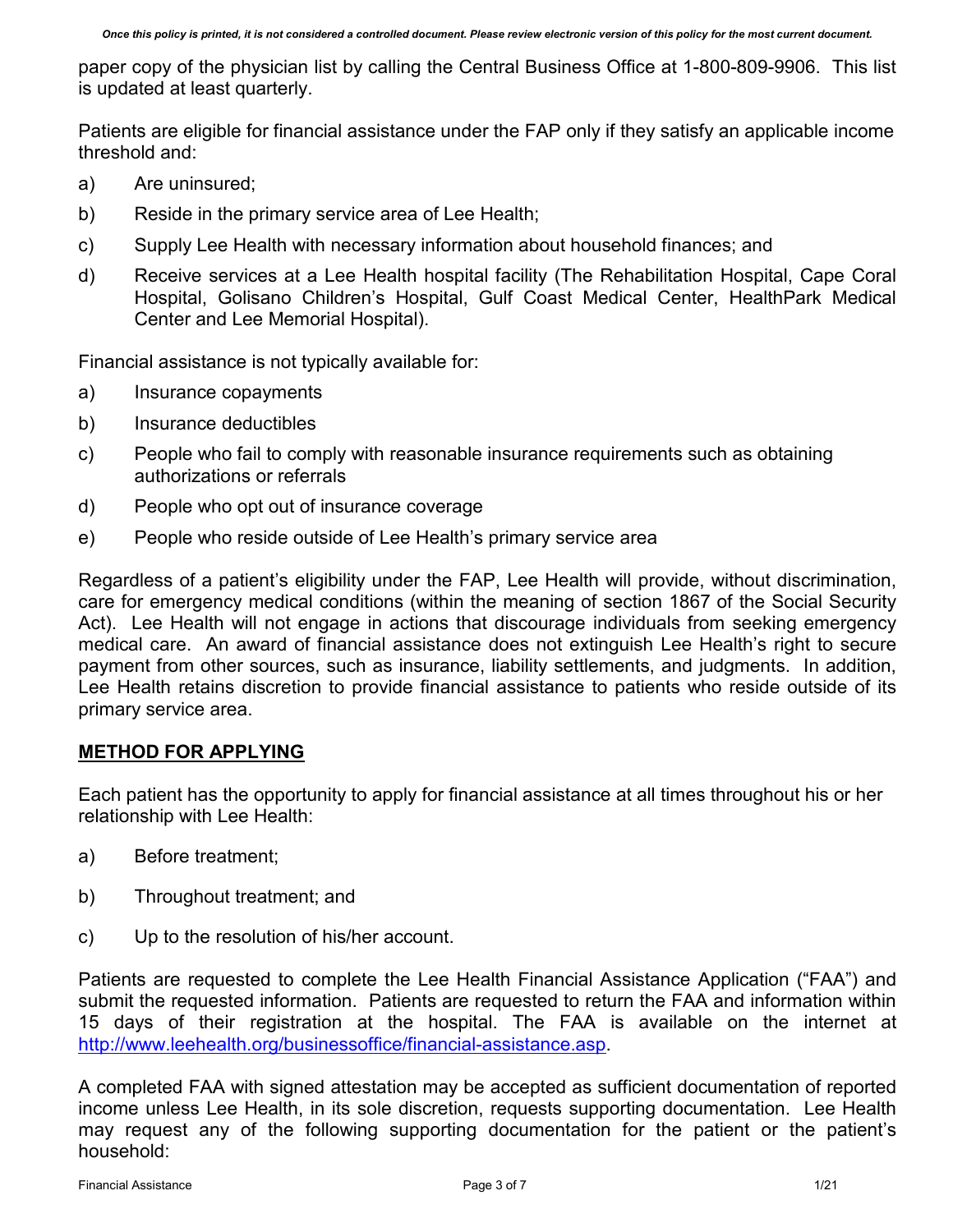- a) Pay stubs
- b) Income tax return
- c) Bank statements showing deposits to checking or savings accounts
- d) Written verification of wage from employer
- e) W-2 withholding form
- f) Written verification from a governmental agency attesting to a patient's income status
- g) Statement of support from friend when income reported is \$0
- h) Credit report
- i) Documents demonstrating the patient's residency in the Lee Health primary service area

Failure to provide supporting documentation does not preclude Lee Health from providing financial assistance, in its sole discretion.

Patients who are identified as self-employed must provide both personal and business income tax records for the 12 months prior to the date of service as part of their application for financial assistance.

Lee Health may seek to verify income, including by checking an individual's credit history.

Consideration will be given to all applications. Reasonable efforts will be made to determine assistance eligibility based on incomplete applications. Eligibility determinations may be based on information obtained from the credit report or on previously-submitted financial information, diagnosis, and historical payments.

Patients who are known to have exhausted Medicaid benefits and/or to be homeless may be presumed eligible for financial assistance. This presumption may be based upon information obtained through Florida's Agency for Health Care Administration (*e.g.*, through the Agency's web portal or Medicaid Management Information System) or through Lee Health's billing software.

Approval for financial assistance may take up to 30 days after a complete application and all supporting documents are submitted.

Patients who qualify for financial assistance will remain eligible for a period of up to 180 days. After 180 days, updated financial documentation is required to determine further eligibility.

Estimates and financial assistance counseling will be available upon request before or after receiving services.

Individuals in need of assistance with the application process may contact the Patient Financial Services Office at 1-800-809-9906.

#### **FINANCIAL ASSISTANCE AVAILABLE AND ELIGIBILITY CRITERIA**

Lee Health offers financial assistance chiefly in two forms: (1) financial assistance based on the patient's income, and (2) discounts available to uninsured patients.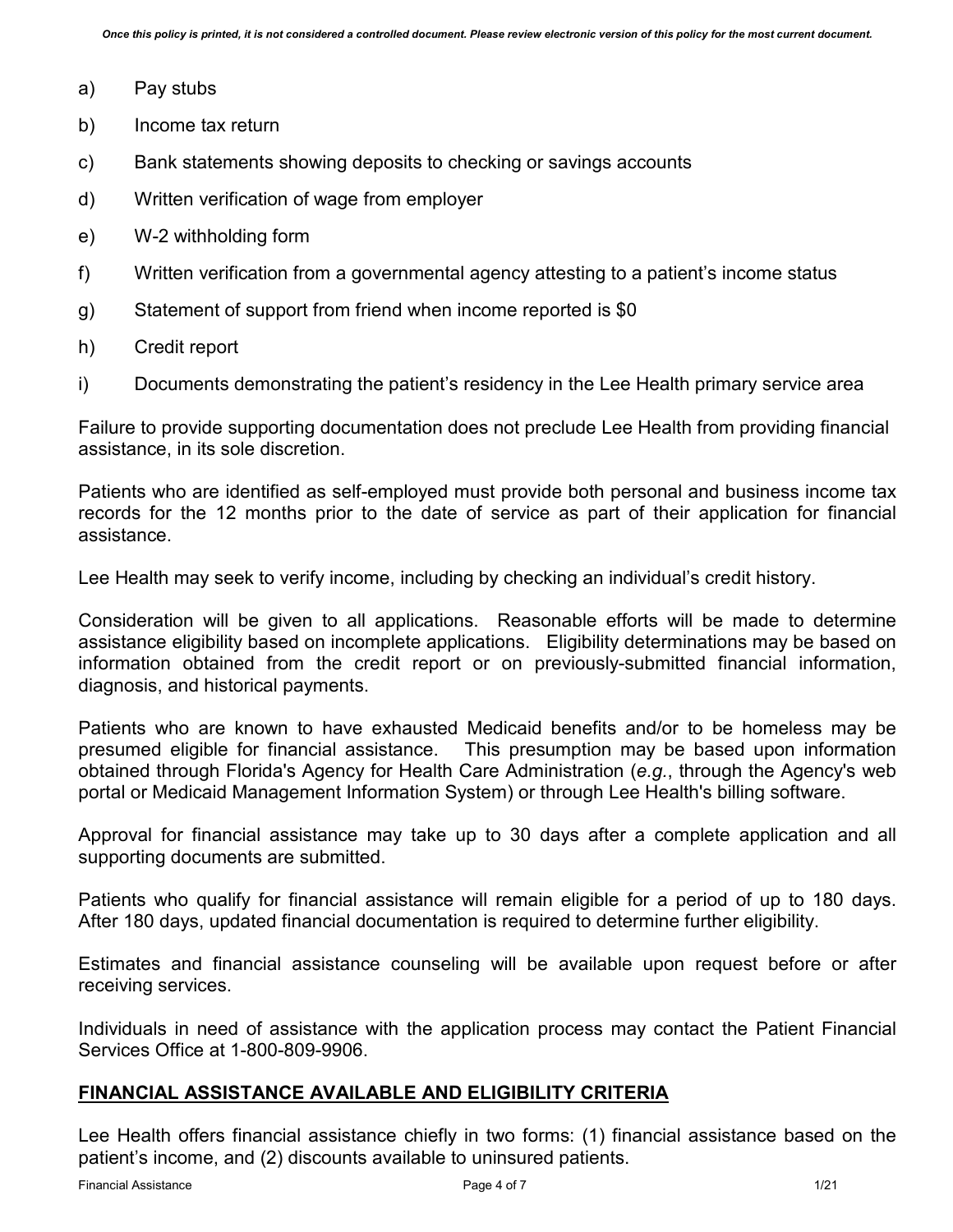### 1. **Income-Based Financial Assistance**

If a patient's income is below 400 percent of the federal poverty guidelines, the patient can receive some form of financial assistance. Lee Health retains discretion to provide financial assistance even to patients who fall outside of these standard income guidelines.

| <b>Patient's Income</b>                                                                                                                                                                              | <b>Amount of Financial Assistance</b>                                                                                                                                                                                                      |  |
|------------------------------------------------------------------------------------------------------------------------------------------------------------------------------------------------------|--------------------------------------------------------------------------------------------------------------------------------------------------------------------------------------------------------------------------------------------|--|
| At or below 200 percent of the federal<br>poverty guidelines                                                                                                                                         | The patient is eligible for 100 percent<br>financial assistance (also referred to as<br>"charity care") and the hospital fees and Lee<br>Physician Group fees related to the hospital<br>care for Lee Health are completely waived.        |  |
| Between 201 and 400 percent of the<br>federal poverty guidelines                                                                                                                                     | The patient is eligible for an 80 percent<br>reduction in gross charges from Lee Health<br>hospitals and Lee Physician Group fees<br>related to the hospital care, in other words,<br>the patient pays 20 percent of the gross<br>charges. |  |
| Patient's responsibility for hospital<br>charges exceeds 25 percent of the<br>household income but household income<br>does not exceed four times the federal<br>poverty level for a family of four. | The patient is eligible for 100 percent<br>financial assistance and the hospital fees<br>and Lee Physician Group fees related to the<br>hospital care for Lee Health are completely<br>waived.                                             |  |

These discounts and adjustments do not apply to non-contracted providers or any account that is the result of an accident, liability claim, or other actions that result in a legal settlement. Further, such discounts shall not apply until all third party payment sources on an account have been identified and applied.

#### 2. **Income-Based Financial Assistance for Patients Undergoing Active Cancer Treatment(s)**

If a patient's income is below 400 percent of the federal poverty guidelines; and the patient is undergoing active cancer treatment, the patient can receive some form of financial assistance. Lee Health retains discretion to provide financial assistance even to patients who fall outside of these standard income guidelines.

| <b>Patient's Income</b>                | <b>Amount of Financial Assistance</b>       |
|----------------------------------------|---------------------------------------------|
| At or below 400 percent of the federal | The patient is eligible for 100 percent     |
| poverty guidelines                     | financial assistance (also referred to as   |
|                                        | "charity care") and the hospital fees and   |
|                                        | Lee Physician Group fees related to the     |
|                                        | hospital care for Lee Health are completely |
|                                        | waived, including balances after insurance  |
|                                        | unless prohibited by law.                   |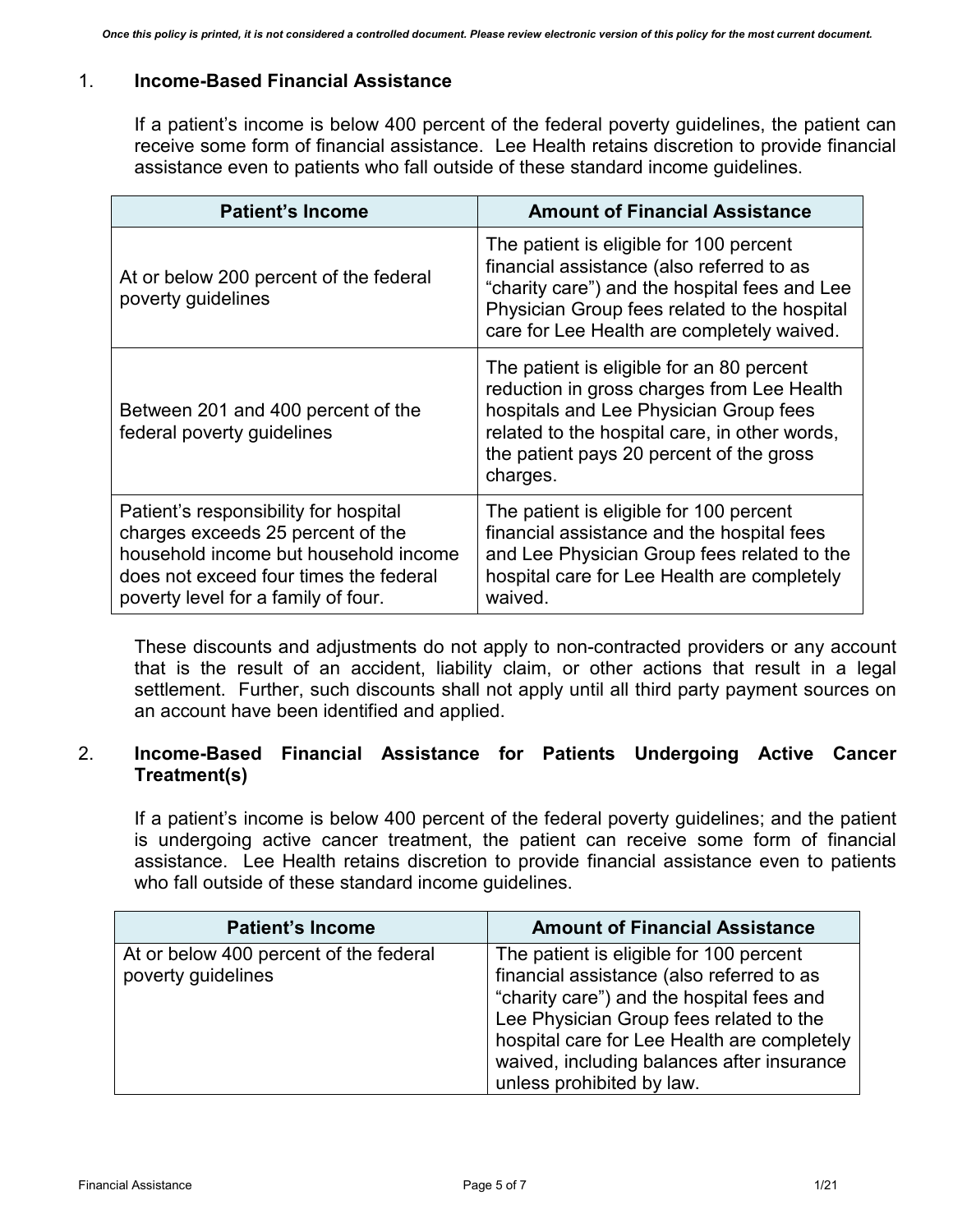These discounts and adjustments do not apply to non-contracted providers or any account that is the result of an accident, liability claim, or other actions that result in a legal settlement. Further, such discounts shall not apply until all third party payment sources on an account have been identified and applied.

#### 3. **Discounts for Uninsured Patients**

If a patient is uninsured and does not qualify for income-based financial assistance, Lee Health offers a discount of 25% of the total charge.

#### **BASIS FOR CALCULATING AMOUNTS GENERALLY BILLED**

When a patient qualifies for financial assistance of less than 100 percent of gross charges as set forth above, the fees for which the patient is responsible will not exceed the amounts generally billed to individuals who have insurance covering such care ("AGB").

Lee Health uses the "look-back" method to calculate the AGB for its hospital facilities. The AGB is the maximum amount we will collect from a patient who is eligible for financial assistance under the Financial Assistance policy. The AGB percentage is based on all claims allowed by Medicare, Medicaid and private health insurers over a 12 - month period, divided by the associated gross charges for those claims. The calculation for Lee Health's AGB may be found at [http://www.leehealth.org/businessoffice/financial-assistance.asp.](http://www.leehealth.org/businessoffice/financial-assistance.asp)

### **COLLECTION ACTIONS**

Granting financial assistance is always preferable to taking action to collect past-due patient balances. Lee Health will take reasonable steps to determine a patient's eligibility under the FAP. These steps include discussing the FAP at registration, making application materials available in hospital registration areas and on the internet, and offering financial counseling. But patients must be active participants in the application process and submit requested documentation in support of their applications.

If patients do not apply for or qualify for financial assistance and do not pay their balance, the account will be sent to a collection agency. Patients will be sent a letter, in addition to their final statement, informing them their account is being sent to a collection agency. Patients have five business days to respond to the letter before collection action is initiated. While Lee Health may refer accounts to a collection agency for further collection efforts, Lee Health does not engage in the extraordinary collection action of selling such accounts to collection agencies.

Lee Health may pursue legal action against patients who do not qualify for financial assistance and have sufficient assets to cover balances unpaid for longer than 120 days. Legal action will not be taken until approved by Lee Health internal legal counsel, and the patient will be given 30 days' notice prior to legal action being pursued. Such legal action may include civil lawsuits, and garnishments on wages. Under limited circumstances, and where permitted by law, Lee Health may deny (or require payment before providing) non-emergent care for an individual who has not paid one or more bills for prior care from Lee Health. Lee Health may also file claims in bankruptcy and estate proceedings and pursue liens as permitted by governing law.

Lee Health's Patient Financial Services Office, in consultation with the Legal Services Department, have final authority to determine whether Lee Health has made reasonable efforts to determine FAP eligibility before engaging in collection actions.